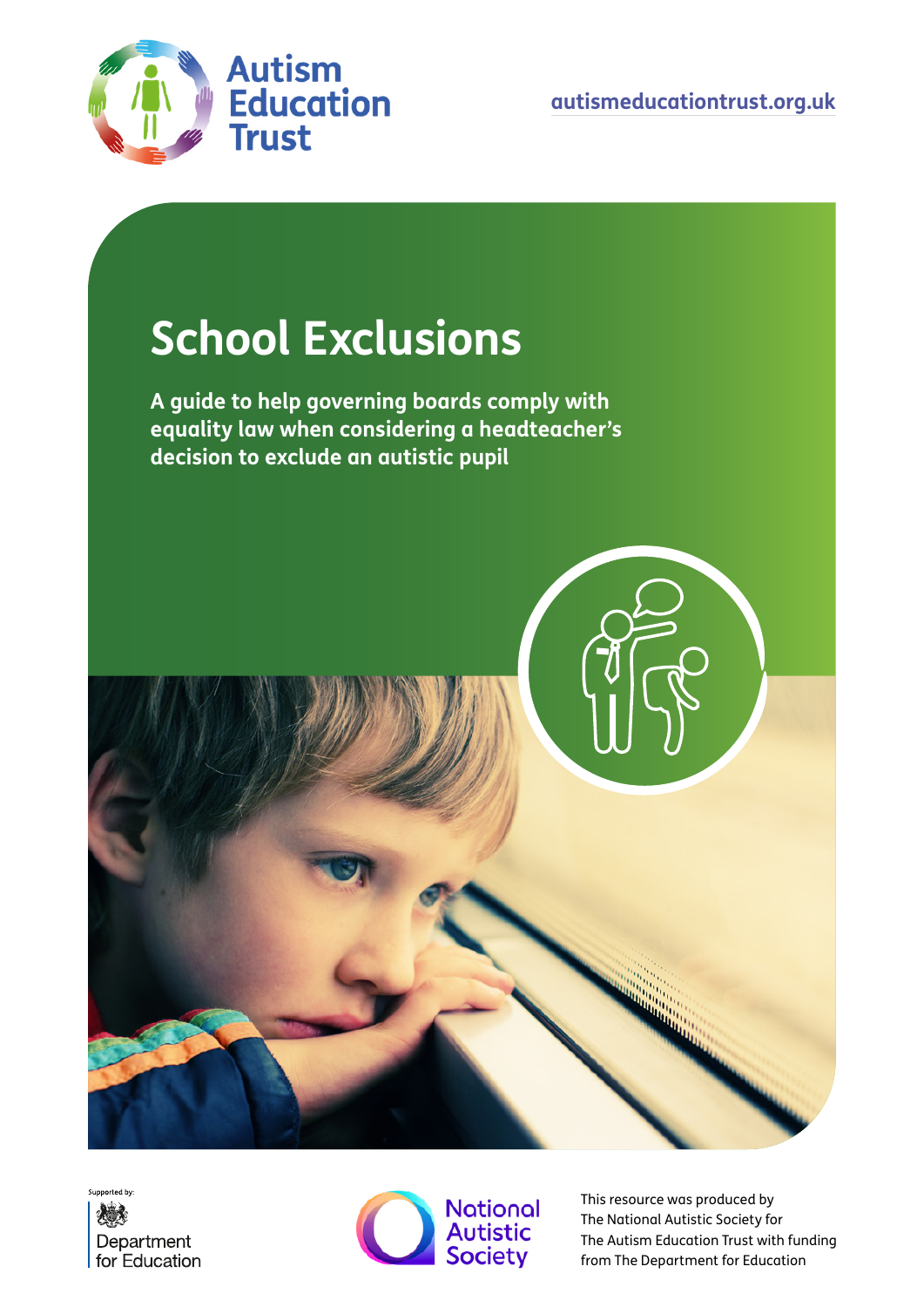### **Key points:**

- **•** Be aware of the different forms of disability discrimination and the school's legal duties under the Equality Act 2010.
- **•** Understand autism and how it impacts on the individual pupil (eg sensory sensitivities, anxiety). Try to understand why the pupil acts in a particular way and provide appropriate support.
- **•** Behaviour is a form of communication and disruptive behaviour can be an indication of unmet needs.
- **•** Encourage collaborative working between parents and other professionals/services.
- **•** Consider whether exclusion is an appropriate and proportionate measure and whether alternatives have been explored.



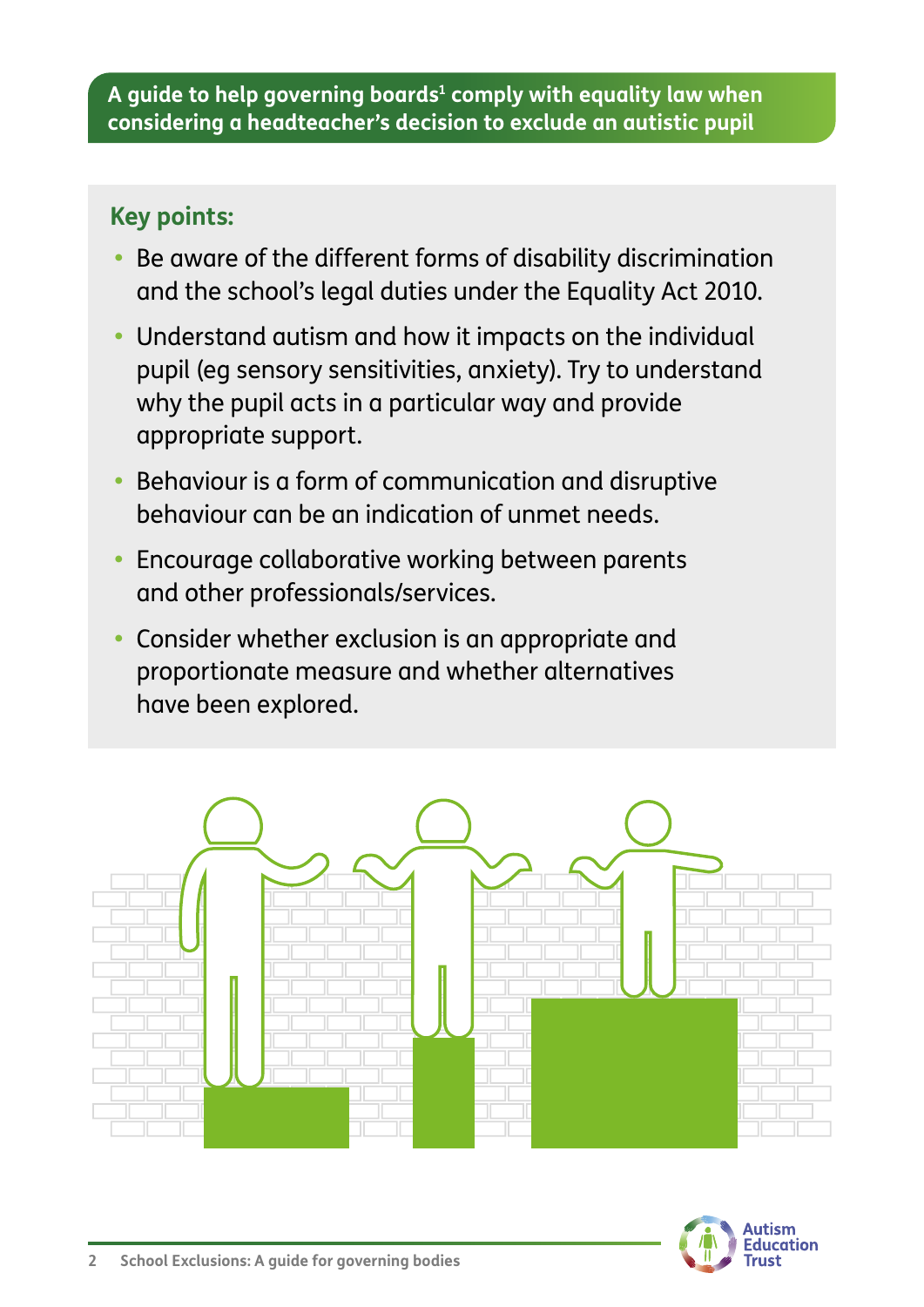#### **Introduction**

This guide outlines the legal requirements of the [Equality Act 2010](https://www.legislation.gov.uk/ukpga/2010/15/contents) for schools in relation to the exclusion of disabled pupils. The Government has introduced the term 'suspension' to replace 'fixed period exclusion' and 'fixed term exclusion'. This new terminology is used in this guide. The word exclusion is used to refer to either suspension or permanent exclusion. The examples given relate specifically to autistic pupils and are intended to help schools avoid disability discrimination claims.

Autistic pupils $^{\rm 2}$  are three times as likely to be suspended from school as pupils with no special educational needs (SEN) $^{\rm 3}$ . The most common reasons given by headteachers are 'persistent disruptive behaviour' and *'physical assault against an adult'*. However, disruptive behaviour can be a manifestation of a pupil's autism and excluding a pupil for exhibiting disability related behaviour can amount to discrimination arising from disability, unless it can be justified.

Where a governing board is legally required to consider a headteacher's decision to exclude a disabled pupil, they must ensure that the school is being compliant with equality legislation. Governing boards can play an important role in reducing the exclusion rate for disabled pupils by ensuring that their needs are met; reasonable adjustments are made to policies and practices and by meeting the other legal obligations of the Equality Act 2010, to avoid disability discrimination.

#### **The definition of disability**

The Equality Act 2010 (The Act) defines a disability as a *physical or mental impairment that has a substantial and long-term adverse effect on the disabled person's ability to carry out normal day-to-day activities*4. Mental impairment includes conditions such as autism, but there is no need for a person to have a medically diagnosed cause for his or her impairment; what matters is the effect of the impairment, not the cause.

The Act makes it unlawful for the responsible body $^5$  of a school to discriminate against, harass or victimise a pupil or potential pupil:

- **•** in relation to admissions
- **•** in the way it provides education for pupils
- **•** in the way it provides pupils access to any benefit, facility or service, or
- **•** by excluding a pupil or subjecting them to any other detriment.

This guide focuses on how governing boards can avoid unlawful discrimination in relation to school exclusion.

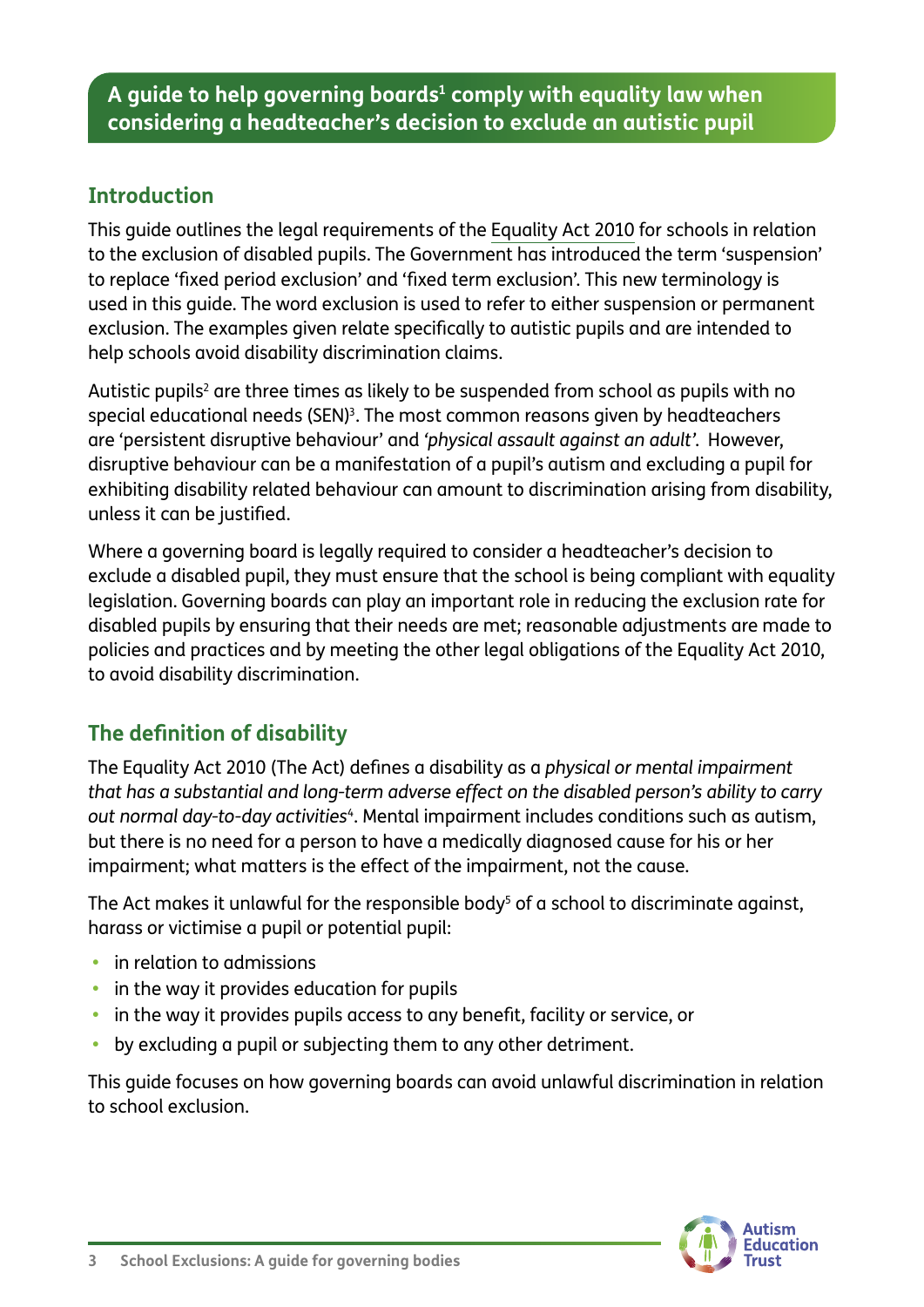#### **What is unlawful disability discrimination?**

The forms of disability discrimination that are unlawful under the school provisions of the Act are:

- **•** direct discrimination
- **•** indirect discrimination
- **•** discrimination arising from disability
- **•** failure to make reasonable adjustments.

It's also unlawful for a school to harass or victimise a pupil, their parent, sibling or anyone else who has or is thought to have made or helped with a complaint about discrimination. The Act introduced a single Public Sector Equality Duty (PSED)<sup>6</sup> (sometimes also referred to as the 'general duty') that applies to public bodies, including schools.

#### **Direct disability discrimination**

Direct disability discrimination occurs when a school treats a disabled pupil less favourably because of their disability than it treats, or would treat, a non-disabled pupil.

**Example:** An autistic pupil is excluded from a school trip because the school believes that she will not be able to participate in the activities, but no consideration has been made to make reasonable adjustments. This is likely to be direct disability discrimination.

Direct disability discrimination is always unlawful.

#### **Indirect disability discrimination**

In terms of school exclusion, indirect disability discrimination can occur if a school applies a 'blanket' behaviour policy in the same way to all pupils, which has the effect of putting a group of pupils who share a protected characteristic (such as disability) at a disadvantage and the school cannot show that it is justified: a *'proportionate means of achieving a legitimate aim'*. This *'objective justification'* test is explained below in the section on *discrimination arising from disability.*

**Example:** A school has a policy that if a pupil receives three detentions in a term, they will automatically be given a one-day suspension. Pupils on the autism spectrum are much more likely to break the school rules than other pupils. Rigid application of this policy is likely to amount to indirect disability discrimination because, where a reasonable adjustment has not been made, a school will find it very difficult to justify the treatment as a proportionate means of achieving a legitimate aim.

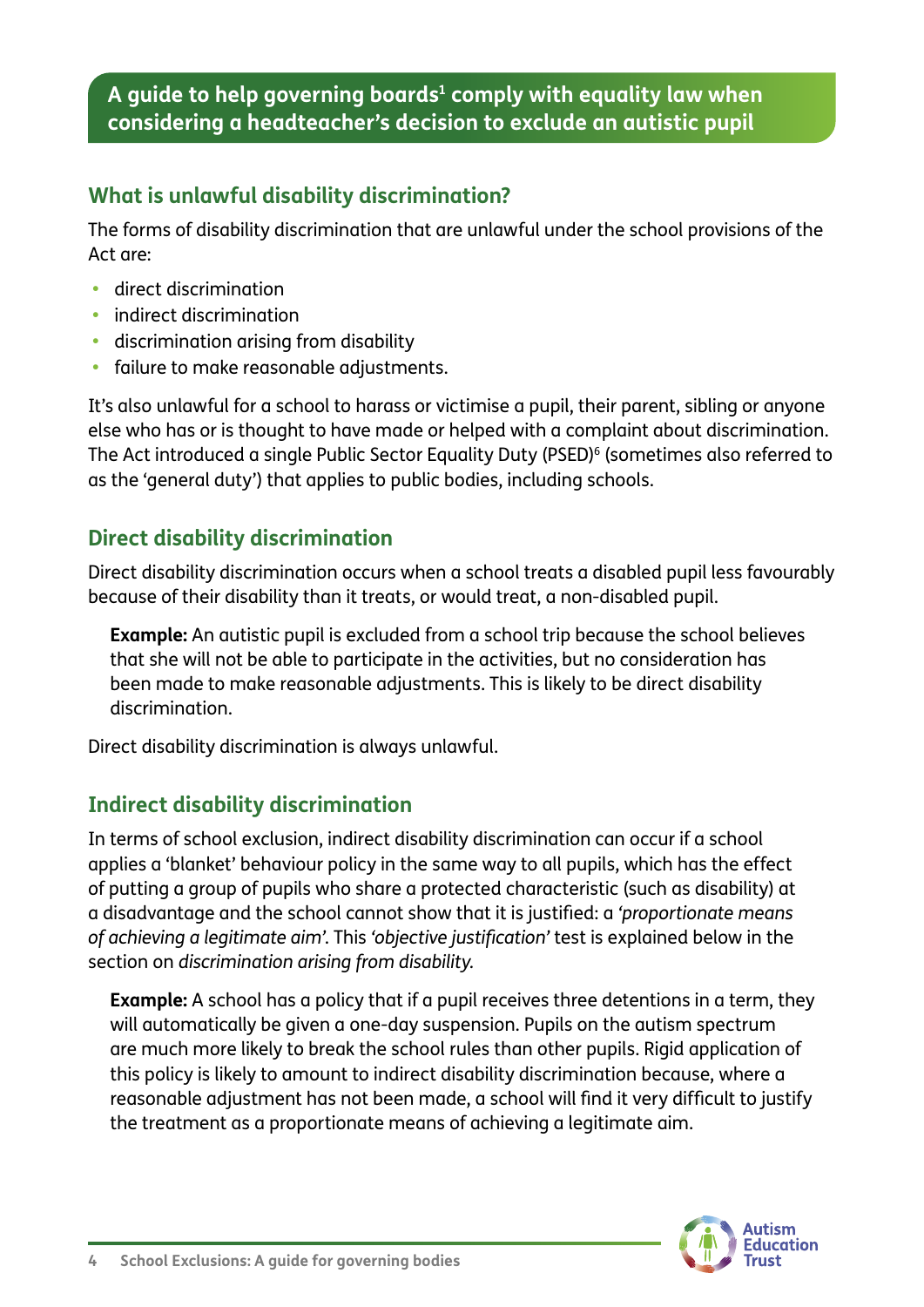Most discrimination in schools is unintentional and may come about because of rigid policies or practices. Reviewing all practices and policies will help a school to avoid discriminatory practices, as well as help it to comply with the public sector equality duty.

#### **Discrimination arising from disability**

Discrimination arising from disability occurs when a school treats a disabled pupil unfavourably because of something connected with their disability (such as their disability related behaviour) and cannot show that this treatment is justifiable − ie that it is *'a proportionate means of achieving a legitimate aim'* (Equality Act 2010 s15).

One of the key aspects to the exclusion of autistic pupils is whether the behaviour for which they are being excluded is a direct consequence of their condition or not - disability or disobedience?

**Example:** An autistic pupil was suspended from school for misbehaving in a lunchtime queue. The incident occurred following a sudden change to the order that the classes went into lunch. The autistic pupil did not respond to the instructions of lunchtime staff, who remarked on the pupil's rudeness; intolerance and aggression when other pupils entered her personal space. The pupil covered her ears, hid in the kitchen, which was out-of-bounds to pupils and refused to move. However, all of the pupil's responses were in keeping with her diagnosis of autism.

In the example above, the treatment of the autistic pupil (ie suspension) could only be justified if the school could show it to be a *proportionate means of achieving a legitimate aim*. In the example, the legitimate aim is *the protection of the safety of teachers and other pupils in the queue and the pupil whilst in the kitchen*. Rather than suspending the pupil however, a more proportionate response could be to implement *'reasonable adjustments'* eg allowing the pupil to go to lunch five minutes before other pupils, as well as lunchtime staff training in autism; teaching the pupil about social situations, by using [social stories™](https://www.autism.org.uk/advice-and-guidance/topics/communication/communication-tools/social-stories-and-comic-strip-coversations), for example: reasonable adjustments that the school had previously agreed to make, but had neglected to do. A failure to make relevant reasonable adjustments is likely to make it difficult for a school to show that any potentially discriminatory treatment was *a proportionate* means of achieving a legitimate aim. Health and safety issues must not be used inappropriately to avoid making a reasonable adjustment. It is for the school to justify the treatment. It must produce evidence, such as an individualised risk assessment and not rely on mere generalisations about health and safety.

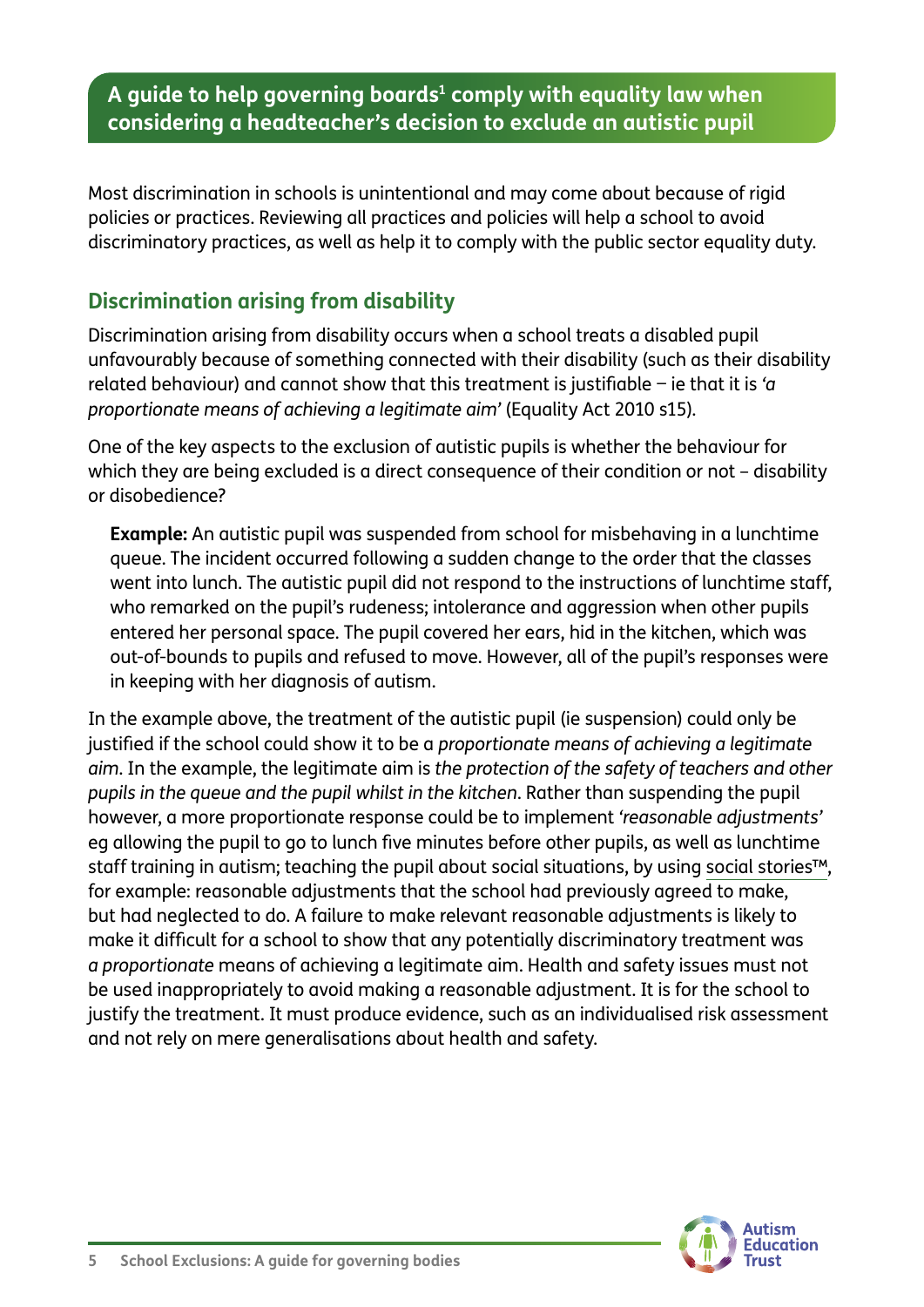Examples of legitimate aims might include:

- **•** ensuring that education, benefits, facilities and services are targeted at those who most need them
- **•** the fair exercise of powers
- **•** ensuring the health and safety of pupils and staff, provided that risks are clearly specified
- **•** maintaining academic and behaviour standards
- **•** ensuring the wellbeing and dignity of pupils.

Discrimination arising from disability will occur if the following three conditions are all met.

- $a)$  A school treats a disabled pupil unfavourably that is, puts them at a disadvantage – even if this was not the school's intention.
- b) This treatment is because of something connected with the disabled pupil's disability, such as disability-related behaviour.
- c) The treatment cannot be justified by showing that it is *'a proportionate means of achieving a legitimate aim'*.

However, if a school did not know, or could not reasonably have been expected to know, that a pupil was disabled, then the unfavourable treatment will not be unlawful.

When considering whether an autistic pupil's behaviour is a direct consequence of their disability, or affected by it to some degree, governors may wish to request to see the pupil's autism diagnostic report and/or education, health and care (EHC) plan, if applicable. Reports from other professionals might also refer to this behaviour being a part of the pupil's disability (occupational therapist, educational psychologist, speech and language therapist, autism specific teacher, SENCO etc). Alternatively, it may be useful to refer to the [National Institute for Health and Care Excellence \(NICE\): Autism spectrum disorder in](https://www.nice.org.uk/guidance/cg128/resources)  [under 19s: recognition, referral and diagnosis.](https://www.nice.org.uk/guidance/cg128/resources) Further information on the challenges that autistic pupils may face in school and how this can affect their behaviour can be found on The National Autistic Society's [website.](https://www.autism.org.uk/what-we-do/education-professionals)

Headteachers should take account of any contributing factors that are identified after an incident of poor behaviour has occurred, before deciding to exclude<sup>7</sup>. For an autistic pupil, in order to reduce or replace behaviour that causes concern, school staff need to understand why the pupil acts in a particular way. If they understand the cause, they can then provide appropriate support. Disruptive behaviour can be an indication of unmet needs<sup>8</sup>. In consultation with parents, the school may consider asking the local authority to make an assessment of the pupil's education, health and care (EHC) needs, or, for a pupil who already has an EHC plan, requesting an emergency review of the plan.

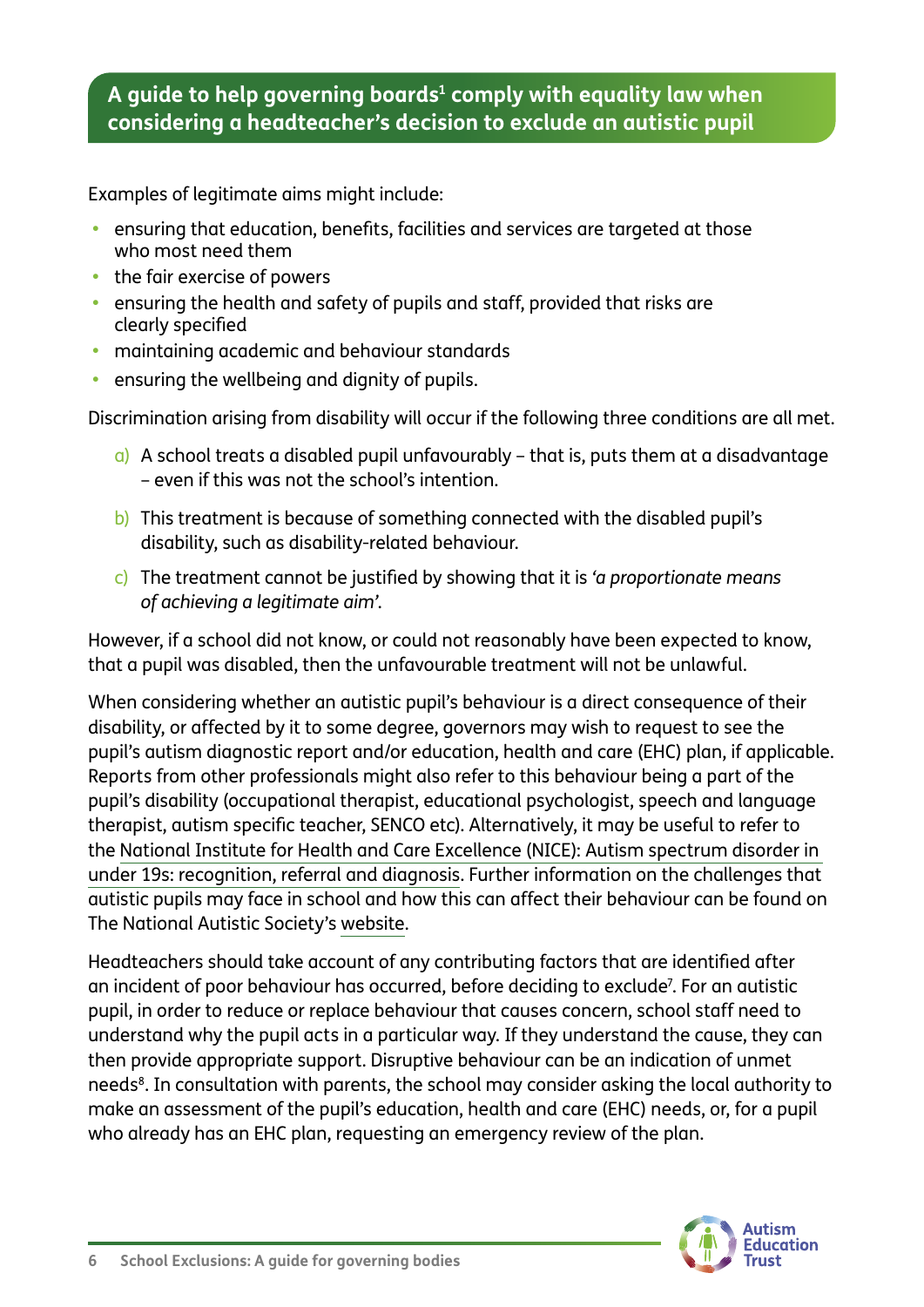#### **Failure to make reasonable adjustments**

The duty to make reasonable adjustments requires a school to take positive steps to enable disabled pupils to fully participate in all aspects of school life − to ensure that they are not placed at a substantial disadvantage compared to non-disabled pupils. This duty is an anticipatory one and therefore schools need to think in advance about what disabled pupils might require and what adjustments might be needed.

Before 2018, a loophole in the Equality Act meant schools didn't have to make reasonable adjustments for disabled children when they had a 'tendency to physical abuse' - even when that was caused by a lack of appropriate support. However, following an Upper Tribunal ruling in 2018, this loophole no longer applies and schools and colleges must make sure they have made appropriate reasonable adjustments for autistic pupils, or those with other disabilities, aged under 18, before they can exclude them.<sup>9</sup>

Where practical, the headteacher should give a pupil facing exclusion an opportunity to present their case before taking the decision to exclude<sup>10</sup>. For an autistic pupil, reasonable adjustments might be required to allow them to communicate their account of what happened, such as allowing them time to become calm following an incident; allowing them to speak to a member of staff with whom they have a good relationship; the pupil producing a comic-strip representation of the incident; allowing the pupil time to process questions. The governing board should identify the steps they will take to ensure all parties will be supported to participate and have their views properly heard<sup>11</sup> (ie in a meeting to consider the headteacher's decision to exclude a pupil).

Regarding an incident that has led to exclusion, the governing board should consider whether the headteacher can demonstrate that their actions are justified and that no reasonable adjustments could have been made to prevent the incident which led to the exclusion.

Where a school decides that there are no reasonable steps that it can take, it is important that it sets out its reasons for this decision so that, if it is challenged by the pupil's parents, it can explain to them and, if necessary, a tribunal why it has acted in the way that it has. In a case involving disability, if a school has not complied with its duty to make relevant reasonable adjustments, it will be difficult for it to show that the treatment was proportionate.

In the earlier example involving the autistic pupil in the lunchtime queue, as the school had not put in place the agreed reasonable adjustments to help the pupil overcome her difficulties (regarding social interaction, coping with changes to routine, processing information, sensory processing) and it was this that led to the pupil's agitation, this would be classified as a failure to make reasonable adjustments. An exclusion is unlikely to be justified in circumstances in which the school has not complied with its duty to make reasonable adjustments for that pupil.

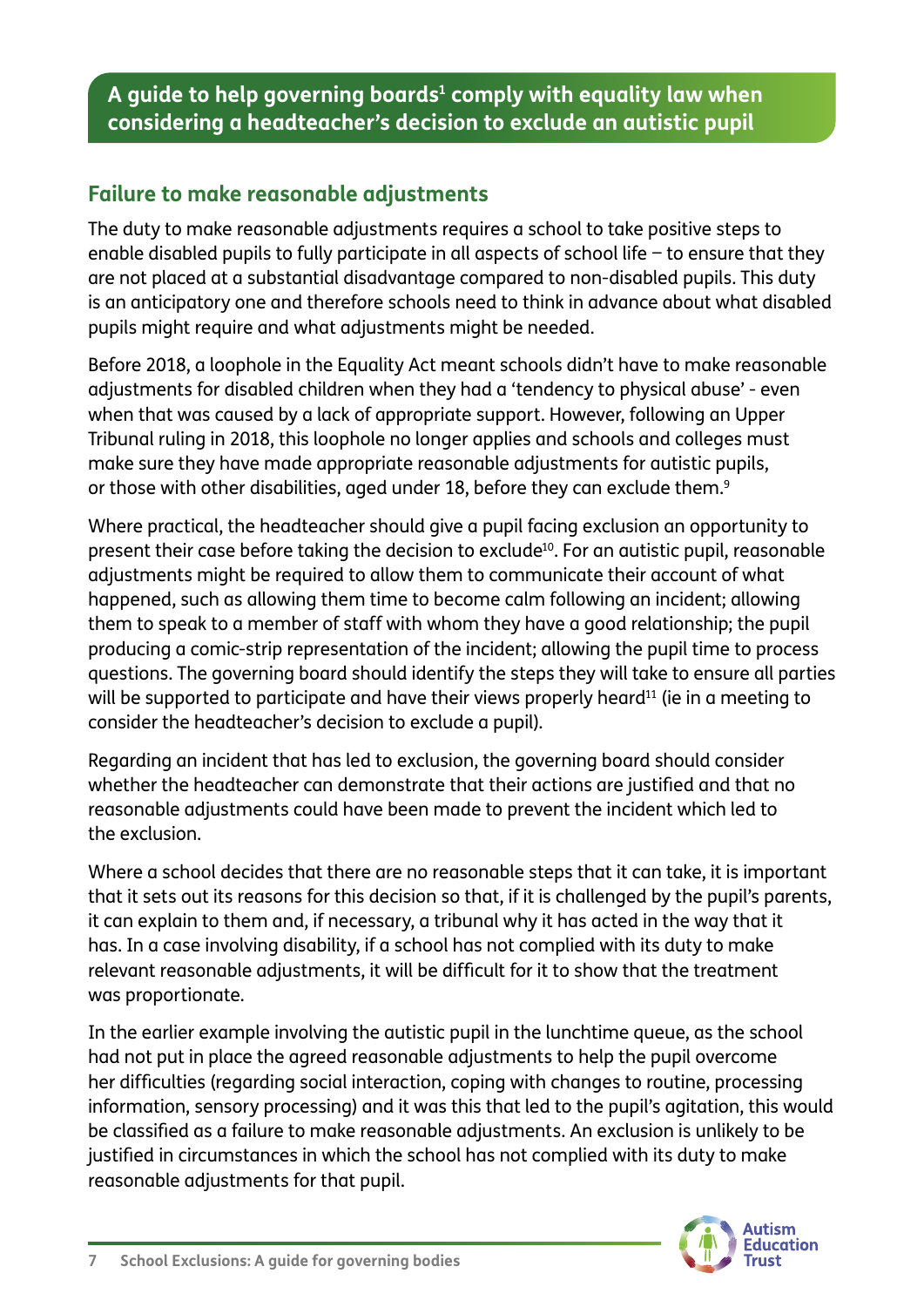The duty to make reasonable adjustments also applies to school policies. Autistic pupils are much more likely to break the school rules than pupils who are not autistic. This means that they could be placed at a substantial disadvantage if schools rigidly apply their behaviour policy. The Act requires schools to make reasonable adjustments for disabled pupils both to the exclusions process and to the disciplinary sanctions imposed. This might mean applying different sanctions, or applying them in a different way, to avoid putting a disabled pupil at a substantial disadvantage in relation to non-disabled pupils.

**Example:** An autistic pupil is excluded for repeatedly getting up from his seat during lessons and disrupting other pupils by going up to them and flapping his arms. It is the school's policy that repeated disruptive behaviour is punished by suspension. However, the school is under a duty to make reasonable adjustments to its policy, which might mean disregarding some of the disruptive behaviour and working with the pupil to help reduce his anxiety and to improve his social skills.

The flapping arms in the example is *'stimming'* or self-stimulatory behaviour and a characteristic of autism that can be an individual's way of self-regulating or calming themselves, but can also indicate that a person is in a state of heightened anxiety and stress. Suspending a pupil for exhibiting this behaviour could amount to *discrimination arising from disability* (punishing them for their disability related behaviour).

A common misapprehension is that all pupils must be treated the same way and that exceptions cannot be made to behaviour policies. It is true that the overriding principle of equality legislation is generally one of equal treatment, but for disability it is different. Schools may, and often must, treat a disabled person *more favourably* than a person who is not disabled. It is never direct discrimination against a non-disabled pupil to treat a disabled pupil more favourably.

**Example:** A pupil with Asperger's syndrome can sometimes act in a disruptive manner in class. The school does not take disciplinary action, but uses agreed strategies to manage his behaviour. A non-disabled pupil who is also disruptive in class is punished for his behaviour. This difference in treatment would not be direct discrimination against the non-disabled pupil.

The school's behaviour policy should acknowledge the school's legal duties under the Act, including the importance of avoiding discrimination<sup>12</sup>.

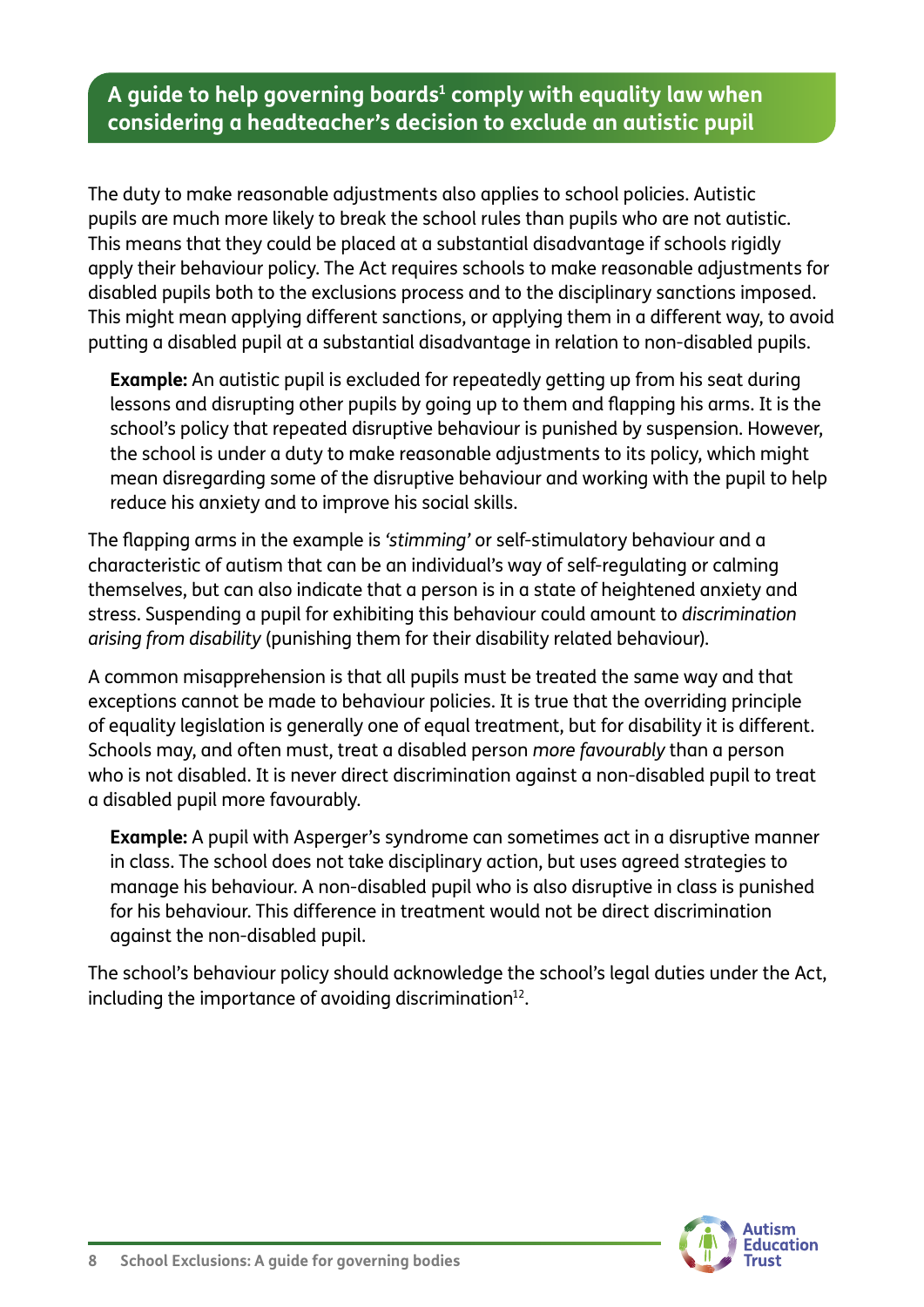#### **Key questions:**

- Is the pupil disabled for the purposes of the Act<sup>13</sup>?
- **•** Is the excluded pupil's behaviour a direct consequence or manifestation of the pupil's autism, or at least affected by their disability? Look for references to this particular behaviour being part of the pupil's autism in professionals' reports.
- **•** Did the headteacher give the excluded pupil an opportunity to present their case before taking the decision to exclude and were reasonable adjustments made to allow them to do so?
- **•** Does the exclusion amount to *discrimination arising from disability* (punishing them for their disability related behaviour)? It will not be unlawful if it was a proportionate means of achieving a legitimate aim or the school did not know, and could not reasonably have been expected to know, that the pupil was disabled.
- **•** If the pupil has an education, health and care (EHC) plan, consider whether the support being provided is sufficient to meet their needs.
- **•** What reasonable adjustments is the school making to its practices to avoid placing the pupil at a substantial disadvantage compared to non-disabled pupils?
- **•** What reasonable adjustments have been made to the school's behaviour policy to avoid claims of indirect disability discrimination and discrimination arising from disability?
- **•** Has the headteacher applied a blanket behaviour policy in the same way to all pupils, which has the effect of putting a group(s) of pupils who share a protected characteristic (disability) at a disadvantage and is not able to justify this treatment as *a proportionate means of achieving a legitimate aim* (ie indirect disability discrimination)?
- **Does the school's behaviour policy acknowledge the requirements of the Act<sup>14</sup>?**
- **•** Has account been taken of any contributing factors, such as bullying? What were the triggers and setting events (eg factors that may have made the pupil more anxious and therefore less tolerant of people and environments and more susceptible to exhibiting challenging behaviour)<sup>15</sup>?
- **•** Is exclusion providing an effective sanction? (DfE exclusion guidance para 20) Are there more *proportionate means of achieving a legitimate aim* that would avoid the need for exclusion?

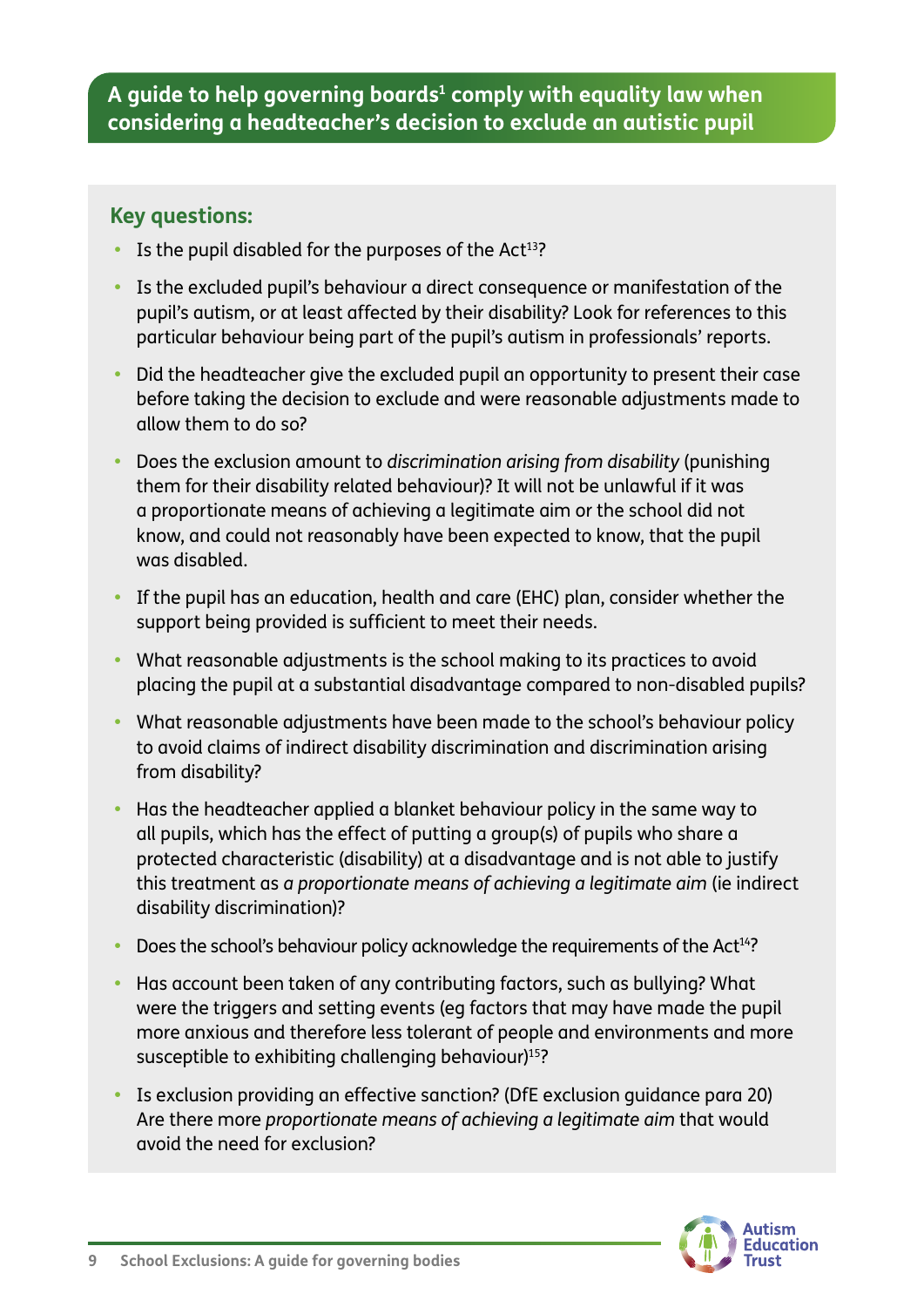#### **Useful links:**

- **•** The [Equality and Human Rights Commission \(EHRC\) Technical Guidance for](https://www.equalityhumanrights.com/en/publication-download/technical-guidance-schools-england)  [Schools in England](https://www.equalityhumanrights.com/en/publication-download/technical-guidance-schools-england) outlines the legal requirements of the Equality Act 2010 for schools.
- **•** [The Equality Act 2010: advice for schools](https://www.gov.uk/government/publications/equality-act-2010-advice-for-schools)
- **•** [The Equality Act 2010 Guidance on matters to be taken into account in](https://www.gov.uk/government/publications/equality-act-guidance)  [determining questions relating to the definition of disability \(Office for Disability](https://www.gov.uk/government/publications/equality-act-guidance)  [Issues – HM Government\)](https://www.gov.uk/government/publications/equality-act-guidance)
- **•** The Autism Education Trust (AET): ['Working together with your child's school':](https://www.autismeducationtrust.org.uk/shop/parents-guide/) a parents' guide to help parents identify priorities to encourage a positive and constructive relationship with school.

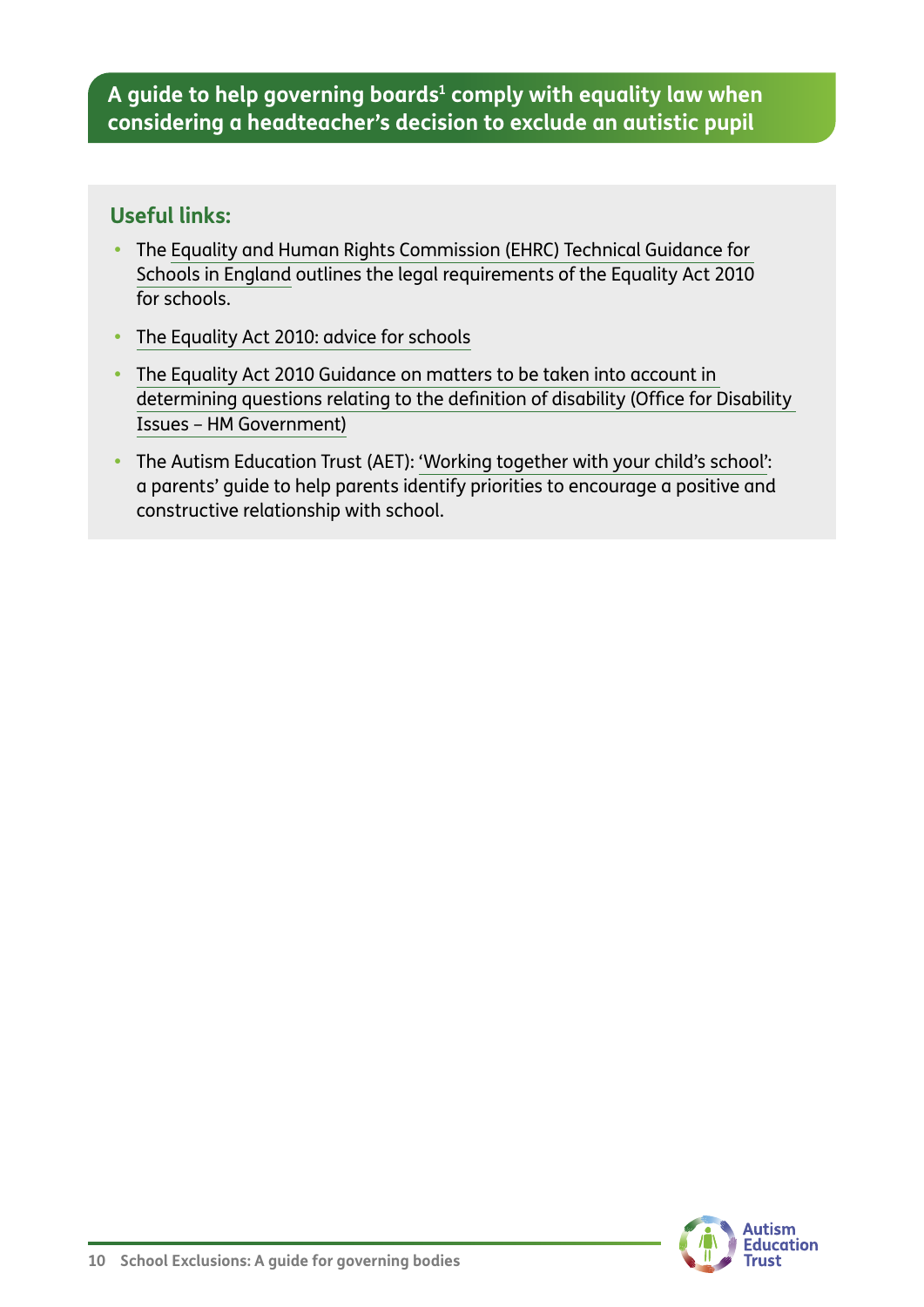#### **Endnotes**

- 1 The term 'governing board' includes the governing body of an independent school, a maintained school, the management committee of a pupil referral unit (PRU) and the academy trust of an academy.
- 2 The term 'pupils' is used to apply to children and young people on the autism spectrum of compulsory school age.
- 3 [https://www.gov.uk/government/statistics/permanent-and-fixed-period-exclusions-in-england-](https://www.gov.uk/government/statistics/permanent-and-fixed-period-exclusions-in-england-2015-to-2016)[2015-to-2016](https://www.gov.uk/government/statistics/permanent-and-fixed-period-exclusions-in-england-2015-to-2016) 'National tables: SFR35/2017', (see Tables 6 and 7)
- 4 [Equality Act 2010, section 6](https://www.legislation.gov.uk/ukpga/2010/15/section/6) and [Equality Act 2010 Guidance on matters to be taken into ac](https://www.gov.uk/government/publications/equality-act-guidance)[count in determining questions relating to the definition of disability](https://www.gov.uk/government/publications/equality-act-guidance)
- 5 The governing body is likely to be the responsible body in relation to a claim about exclusions. The responsible body for an independent school, academy or free school is the proprietor.
- 6 [Equality Act 2010, section 149](https://www.legislation.gov.uk/ukpga/2010/15/section/149) and [EHRC: Public Sector Equality Duty Guidance for Schools](https://www.equalityhumanrights.com/en/publication-download/public-sector-equality-duty-guidance-schools-england)  [in England](https://www.equalityhumanrights.com/en/publication-download/public-sector-equality-duty-guidance-schools-england)
- 7 [Department for Education \(DfE\): Exclusion Statutory Guidance September 2017 paragraph 18](https://www.gov.uk/government/publications/school-exclusion)
- 8 [Department for Education \(DfE\): Exclusion Statutory Guidance September 2017 key points](https://www.gov.uk/government/publications/school-exclusion)
- 9 [C&C v The Governing Body of a School, The Secretary of State for Education \(First Interested](https://www.gov.uk/administrative-appeals-tribunal-decisions/2018-ukut-269-aac-c-c-v-the-governing-body-of-a-school-the-secretary-of-state-for-education-first-interested-party-and-the-national-autistic-society-second-interested-party-sen)  [Party\) and The National Autistic Society \(Second Interested Party\) \(SEN\) \[2018\] UKUT 269 \(AAC\)](https://www.gov.uk/administrative-appeals-tribunal-decisions/2018-ukut-269-aac-c-c-v-the-governing-body-of-a-school-the-secretary-of-state-for-education-first-interested-party-and-the-national-autistic-society-second-interested-party-sen)
- 10 [Department for Education \(DfE\): Exclusion Statutory Guidance September 2017, paragraph 17](https://www.gov.uk/government/publications/school-exclusion)
- 11 [Department for Education \(DfE\): Exclusion Statutory Guidance September 2017, paragraph 68](https://www.gov.uk/government/publications/school-exclusion)
- 12 [DfE: Behaviour and discipline in schools Advice for headteachers and school staff](https://www.gov.uk/government/publications/behaviour-and-discipline-in-schools), para 12.
- 13 [Equality Act 2010, section 6](https://www.legislation.gov.uk/ukpga/2010/15/section/6) and [Equality Act 2010 Guidance on matters to be taken into ac](https://www.equalityhumanrights.com/en/publication-download/equality-act-2010-guidance-matters-be-taken-account-determining-questions)[count in determining questions relating to the definition of disability](https://www.equalityhumanrights.com/en/publication-download/equality-act-2010-guidance-matters-be-taken-account-determining-questions)
- 14 [Behaviour and discipline in schools: guidance for headteachers and staff,](https://www.gov.uk/government/publications/behaviour-and-discipline-in-schools) para 12.
- 15 [Department for Education \(DfE\): Exclusion Statutory Guidance September 2017](https://www.gov.uk/government/publications/school-exclusion) paras 18 and 63